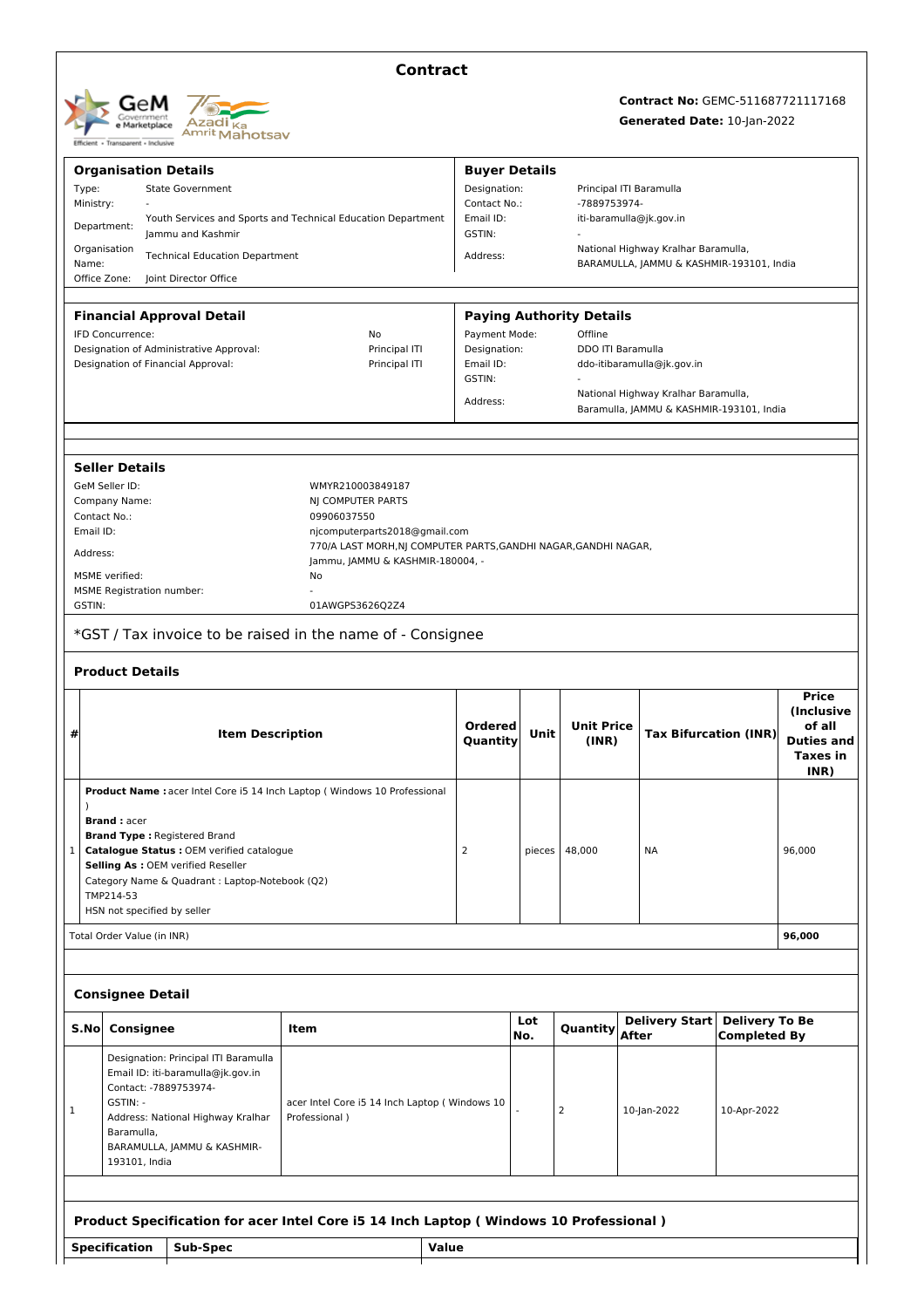|                  | Processor Make                                            | Intel                                                                                                |
|------------------|-----------------------------------------------------------|------------------------------------------------------------------------------------------------------|
|                  | <b>Processor Generation</b>                               | 11                                                                                                   |
|                  | Number of Cores per Processor                             | $\overline{4}$                                                                                       |
| Processor        | Processor Base Frequency (GHz)                            | 2.4                                                                                                  |
|                  | Processor Description                                     | Intel Core i5                                                                                        |
|                  | Processor Number                                          | Intel Core i5 1135G7                                                                                 |
|                  | Out of Band Management                                    | <b>NA</b>                                                                                            |
|                  | Cache (MB)                                                | 8                                                                                                    |
|                  | Form Factor                                               | Standard                                                                                             |
| Construction     | Chassis Material                                          | <b>ABS Plastic</b>                                                                                   |
|                  | Hinges                                                    | Metallic                                                                                             |
| Motherboard      | Expansion Slots (M Dot 2)                                 | $\mathbf 1$                                                                                          |
|                  | Graphics Type                                             | Integrated                                                                                           |
|                  | <b>Graphic Card Description</b>                           | Intel Iris Graphics                                                                                  |
| Graphics         | Size of Memory in Case of Dedicated Graphic Card<br>(GB)  | $\mathsf 0$                                                                                          |
|                  | Size of VRAM in case of Integrated Graphics (MB)          | 128                                                                                                  |
|                  | Operating System (Factory Pre-Loaded)                     | Windows 10 Professional                                                                              |
| Operating System | Recovery Image Media                                      | CD from the OEM / Stored in Partition of the Hard Disk / USB Drive from the OEM / On Line<br>/ Cloud |
|                  | OS Certification                                          | Windows                                                                                              |
|                  | Type of RAM                                               | DDR4                                                                                                 |
|                  | RAM Size (GB)                                             | 8                                                                                                    |
|                  | RAM Speed (MHz)                                           | 2666                                                                                                 |
| Memory           | Total Numbers of DIMM Slots Available                     | 2                                                                                                    |
|                  | Number of DIMM Slots populated                            | $\mathbf{1}$                                                                                         |
|                  | RAM Expandability up to( using spare DIMM Slots in<br>GB) | 32                                                                                                   |
|                  | Type of Drives used to populate the Internal Bays         | SSD, HDD                                                                                             |
|                  | Number of Internal Bays populated with HDD                | $\mathbf{1}$                                                                                         |
|                  | Capacity of each HDD (GB)                                 | <b>NA</b>                                                                                            |
|                  | Total HDD Capacity (GB)                                   | 1000                                                                                                 |
|                  | Number of Internal Bays populated with SSD                | $\mathbf 1$                                                                                          |
|                  | Capacity of each SSD (GB)                                 | 256                                                                                                  |
|                  | <b>Total SSD Capacity (GB)</b>                            | 256                                                                                                  |
| Storage          | Number of Internal Bays populated with SSHD               | $\pmb{0}$                                                                                            |
|                  | Capacity of each SSHD (GB)                                | <b>NA</b>                                                                                            |
|                  | Total SSHD Capacity in addition to 8 GB Flash (GB)        | $\mathsf 0$                                                                                          |
|                  | Number of Internal Bays populated with SSED               | $\mathsf 0$                                                                                          |
|                  | Capacity of each SSED (GB)                                | 0                                                                                                    |
|                  | <b>Total SSED Capacity (GB)</b>                           | $\mathsf 0$                                                                                          |
|                  | Optane Memory (GB)                                        | $\mathsf 0$                                                                                          |
|                  | <b>Wireless Connectivity</b>                              | Yes                                                                                                  |
|                  | If Yes, Type of Wireless Connectivity                     | Wi-Fi 6: 802.11ax                                                                                    |
|                  | Number of Ethernet Ports                                  | $\mathbf{1}$                                                                                         |
| Connectivity     | If available, Type of Ethernet Ports                      | 10/100/1000 on board Integrated Gigabit Port                                                         |
|                  | <b>Bluetooth Connectivity</b>                             | Yes                                                                                                  |
|                  | If Yes, Version of Bluetooth Available                    | 5                                                                                                    |
|                  | Number of USB Version 2 Point 0 Ports                     | $\mathsf 0$                                                                                          |
|                  | Number of USB Version 3 point 0 / 3 point 1, Gen 1        | $\overline{\mathbf{3}}$                                                                              |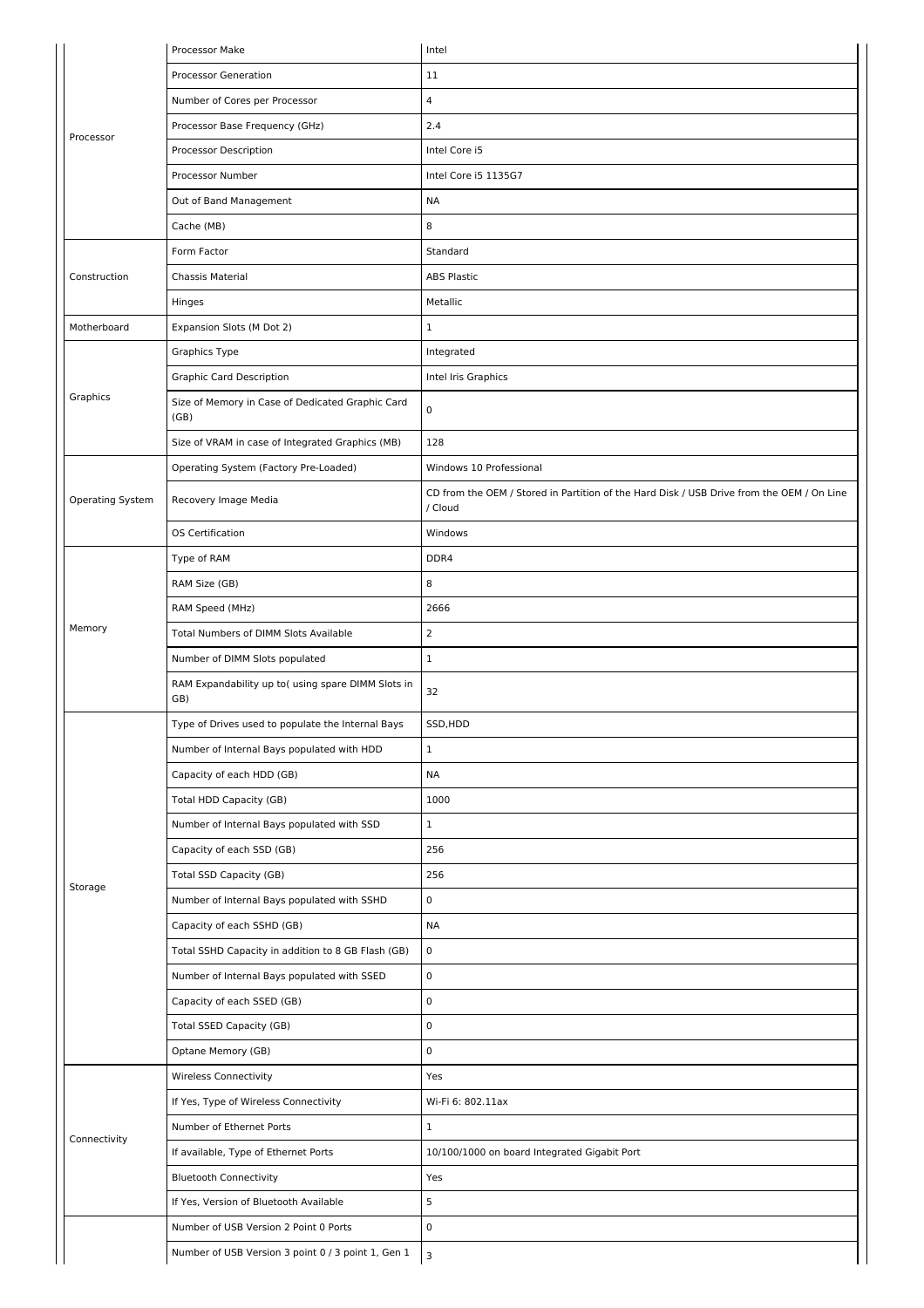|               | Ports                                          |                                            |
|---------------|------------------------------------------------|--------------------------------------------|
|               | Number of USB Version 3 point 1, Gen 2 Ports   | $\pmb{0}$                                  |
|               | Number of USB Type C Ports                     | $\mathbf 1$                                |
| Ports         | Number of Serial Ports                         | $\pmb{0}$                                  |
|               | Number of VGA Ports                            | $\mathbf 1$                                |
|               | Number of HDMI Ports                           | $\mathbf 1$                                |
|               | Number of DP Ports                             | $\pmb{0}$                                  |
|               | Number of Thunderbolt Port                     | $\mathsf 0$                                |
|               | Display Size (Inch)                            | 14                                         |
|               | Display Type                                   | Non Touch                                  |
|               | Display Technology                             | LED HD Backlit Antiglare                   |
| Display       | Panel Technology                               | TN                                         |
|               | <b>Display Resolution (Pixels)</b>             | 1366x768                                   |
|               | Availability of Webcam integrated with Display | Yes                                        |
|               | If Yes, Resolution of Webcam                   | HD                                         |
|               | Infra Red Webcam                               | No                                         |
|               | <b>Optical Drive</b>                           | <b>NA</b>                                  |
|               | Type of Optical Drive                          | N/A                                        |
|               | Internal Speaker (Dual)                        | Yes                                        |
|               | Audio-in                                       | No                                         |
|               | Audio-out                                      | No                                         |
|               | Headphone out                                  | Yes                                        |
|               | Microphone-in                                  | Yes                                        |
|               | Type of Keyboard                               | Standard                                   |
| Miscellaneous | Backlit Keyboard                               | No                                         |
|               | Spill Resistant Keyboard                       | Yes                                        |
|               | Pointing Device/Touchpad                       | Touchpad with multi-touch gestures enabled |
|               | Finger Print Reader                            | No                                         |
|               | Hardware Trusted Platform Enabled              | Yes                                        |
|               | Carry Case                                     | Yes                                        |
|               | If Yes, Type of Carry Case                     | <b>Back Pack</b>                           |
|               | Security Lock Slot                             | Yes                                        |
|               | If Yes, Availability of Cable Lock             | No                                         |
|               | Weight (Including Battery) (Kilogram)          | 1.68                                       |
|               | <b>Battery Type</b>                            | Integrated                                 |
| Power         | <b>Battery Chemistry</b>                       | Li - ion                                   |
|               | <b>Battery Capacity (Watt Hour)</b>            | 48                                         |
|               | Battery Backup Time (Hours)                    | 8                                          |
|               | BIS Registration under CRS of Meity            | Yes                                        |
|               | BIS Registration Number and its validity       | R-61000108, 04/01/23                       |
| Certification | BEE / Energy Star for the given Model          | Yes                                        |
|               | ROHS Compliance                                | Yes                                        |
|               | Other Certifications available                 | FCC,CE,UL                                  |
|               | Minimum Operating Temperature                  | $\pmb{0}$                                  |
| Operating     | Maximum Operating Temperature                  | 45                                         |
| Conditions    | Minimum Operating Humidity (%RH)               | $\pmb{0}$                                  |
|               | Maximum Operating Humidity (%RH)               | 85                                         |
| Warranty      | <b>Battery Warranty</b>                        | $\mathsf 3$                                |
|               |                                                |                                            |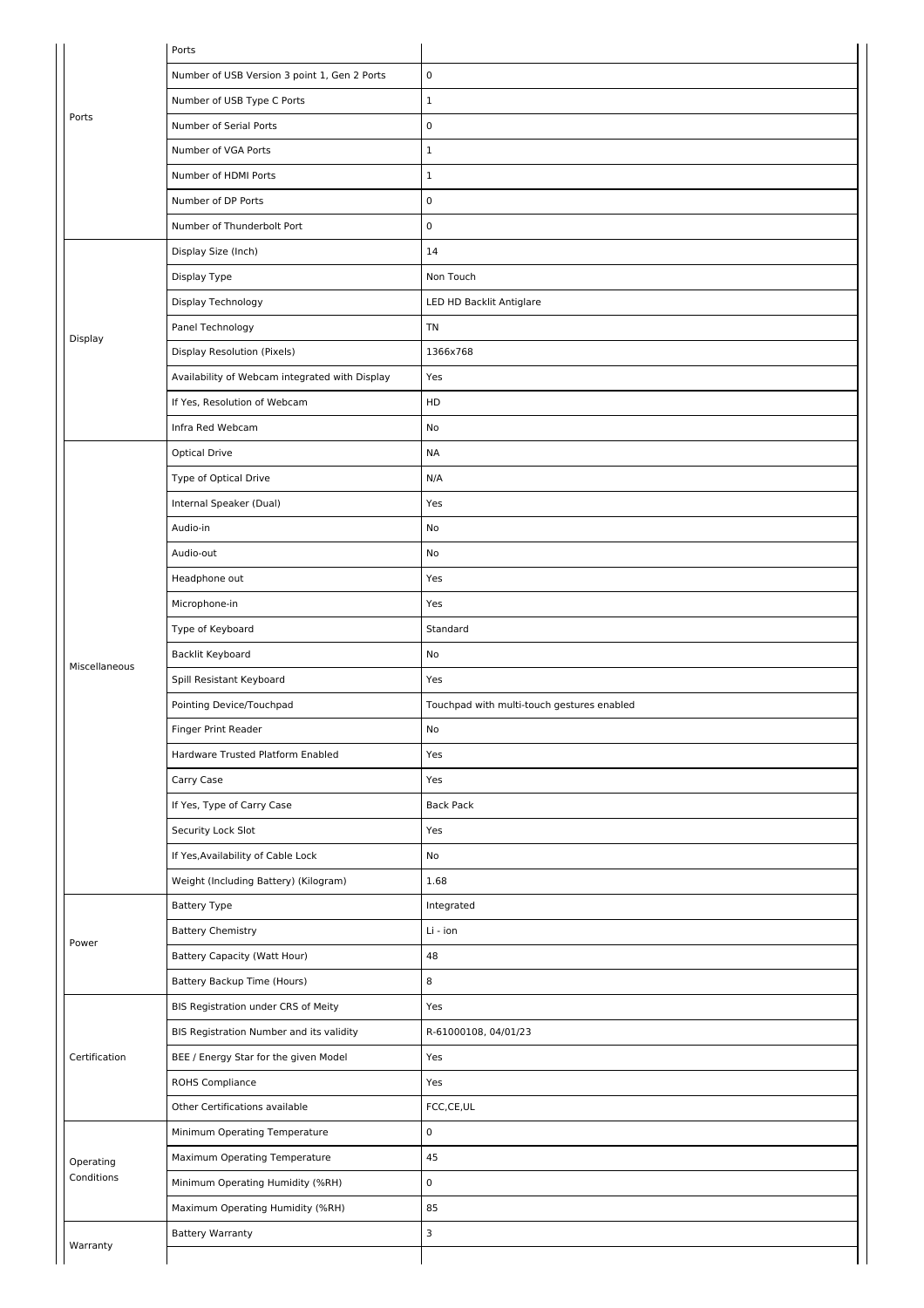Site OEM Warranty (Year)

### **General Clauses w.r.t RCM/FCM**

1. Where ever RCM is applicable, for sellers (Regular GST registered seller who opted out of FCM as per notifications of GST like GTA , unregistered seller), Buyer have liability of paying the GST and GST cess to the government on the specified rate mentioned by them in this contract. Seller will invoice buyer with Zero GST and GST cess.

2. For Registered sellers as per FCM, rates will be inclusive of prescribed rate of GST and GST cess. ITC available to buyer as shown in the bid document have been applied while evaluating the bids. Seller has liability of paying the GST and GST cess to the govt and same will be charged from buyer while invoice.

3. For Registered sellers who opted for RCM while quoting for specified category under section 9(3) like GTA rates will be exclusive of GST and GST cess. GST and GST cess as indicated by the buyer in the bid document payment of GST and GST Cess will be the liability of buyer.

4. For Unregistered sellers Liability of payment of GST and GST cess is in Buyers scope. GST and GST cess as indicated by the buyer in the bid document will be the liability of buyer . Unregistered seller will invoice buyer with zero GST and Zero GST cess.

5. For sellers under Composition Scheme: There is no liability of payment of GST and GST cess in Buyers cope. Seller will invoice Zero GST and GST cess in the invoice to buyer.

## **Terms and Conditions**

**1. Special terms and conditions- Version:2 effective from 09-04-2021**

#### **1.1**

'Local content means the amount of value added in India which shall, unless otherwise Prescribed by the Nodal Ministry, be the total value of the item procured (excluding net domestic indirect taxes) minus the value of imported content in the item (including all customs duties) as a **proportion of the total value and percent.**

'Class-I local supplier' means a supplier or service provider, whose goods, services or works offered for procurement, has local content equal to or **more than 50% as defined under this Order**

'Class-II local supplier' means a supplier or service provider, whose goods, services or works offered for procurement, has local content more than **20% but less than 50%, as defined under this Order**

#### **2. General Terms and Conditions-**

2.1 This Contract between the Seller and the Buyer, is for the supply of the Goods and/ or Services, detailed in the schedule above, in accordance with the General Terms and Conditions (GTC) as available on the GeM portal (unless otherwise superseded by Goods / Services specific Special **Terms and Conditions (STC) and/ or BID/Reverse Auction Additional Terms and Conditions (ATC), as applicable**

2.2 Terms of delivery: Free Delivery at Site including loading/unloading. In respect of items requiring installation and / or commissioning and other services in the scope of supply (as indicated in respective product category specification / STC / ATC), and the cost of the same is also included in **the Contract price.**

2.2.1 Contracted goods should be delivered at the consignee or designated delivery location as per the working time of the buying organisation. **Seller may get the same confirmed from consignee before scheduling delivery.**

2.2.2 A copy of the contract should be available with the messenger / dispatching agency that delivers the Goods at consignee / delivery location (preferably pasted / attached outside the consignment / package) for easy reference and ease in delivery acceptance.

2.3 Delivery period: The Delivery Period/Time shall be essence of the Contract and delivery must be completed not later than such date(s). Any modification thereto shall be mutually agreed and incorporated in the Contract as per the provisions of the GTC.

2.4 Performance Security: If the Seller fails or neglects to observe or perform any of his obligations under the contract it shall be lawful for the **Buyer to forfeit either in whole or in part, the Performance Security furnished by the Seller.**

2.5 Taxes and Duties: Contract Prices are all inclusive i.e. including all taxes, duties, local levies / transportation / loading-unloading charges etc. Break up of GST shall be indicated by the Seller while raising invoice / bill on GeM. While submitting the bill / invoice Seller shall undertake that the Goods and Services Tax (GST) charged on this bill is not more than what is payable under the provision on the relevant Act or the Rules made there under and that the Goods on which GST has been charged have not been exempted under the GST Act or the Rules made there under and the charges on account of GST on these goods are correct under the provision of that Act or the rules made there under.

2.6 Octroi Duty and / or other local taxes:Contract Prices are all inclusive hence no reimbursement over and above the contract price(s) shall be allowed to seller towards payment of local taxes (such as levy of town duty, Octroi Duty, Terminal Tax and other levies of local bodies etc).

2.7 Limitation of Liability: The provisions of limitation of liability between Buyer and Seller as given in the GTC shall be applicable here.

2.8 Resolution of disputes: The provisions of DISPUTE RESOLUTION BETWEEN BUYER AND SELLER as given in the GTC shall be applicable here.

2.9 Liquidated Damages: If the Seller fails to deliver any or all of the Goods/Services within the original/re-fixed delivery period(s) specified in the contract, the Buyer will be entitled to deduct/recover the Liquidated Damages for the delay, unless covered under Force Majeure conditions aforesaid, @ 0.5% per week or part of the week of delayed period as pre-estimated damages not exceeding 10% of the contract value without any controversy/dispute of any sort whatsoever. In case, Service Level Agreement (SLA) is applicable the same shall be applicable for the Contract.

**2.10 Financial Certificate:**

**2.10.1 The expenditure involved for this purpose has received the Sanction of the competent financial authority.**